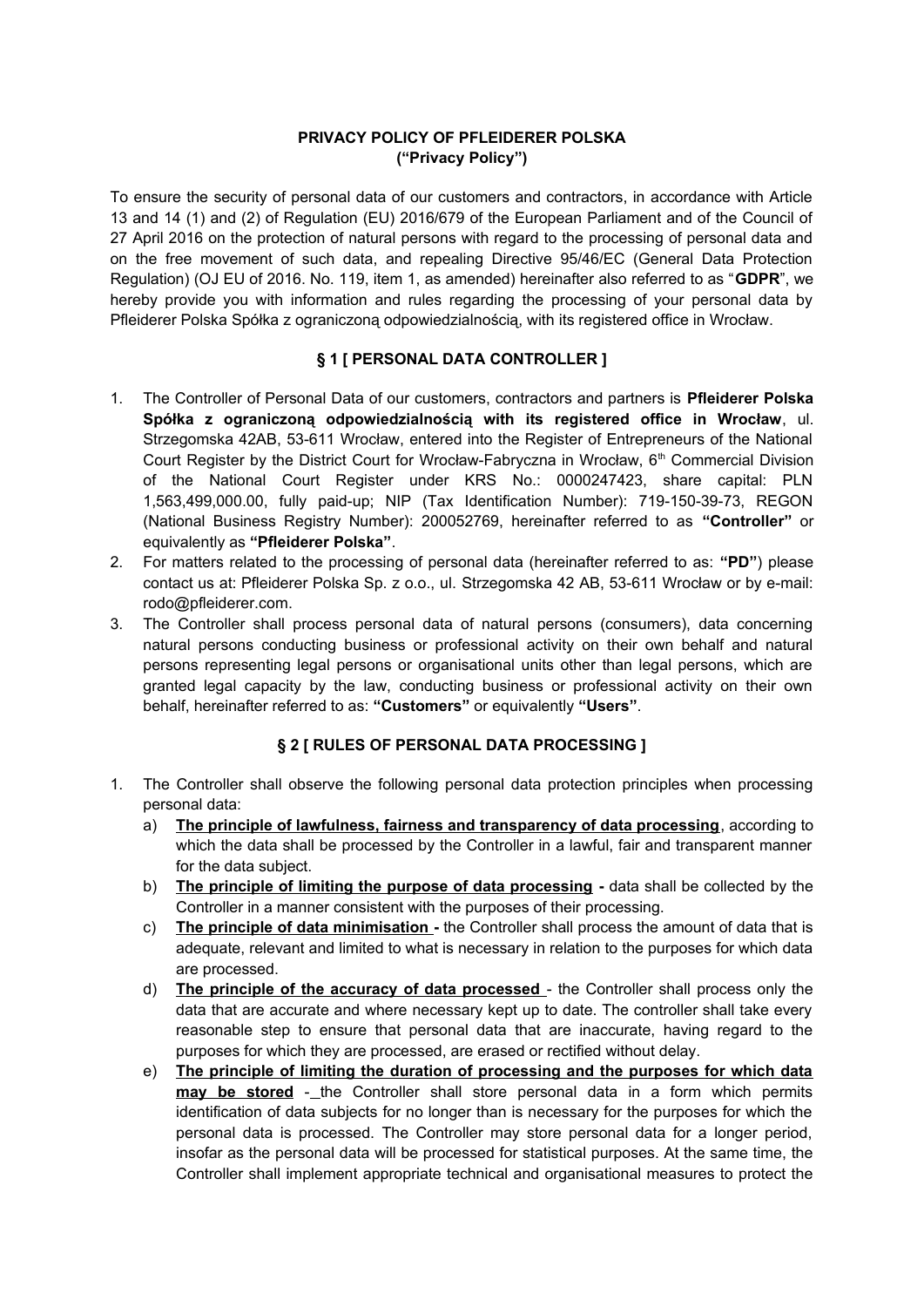rights and freedoms of data subjects.

- f) **The principle of ensuring integrity and confidentiality of data processing**  the Controller shall process data in a manner that ensures appropriate security of the personal data, including protection against unauthorised or unlawful processing and against accidental loss, destruction or damage, using appropriate technical or organisational measures.
- g) **The principle of accountability** the Controller shall be responsible for, and be able to demonstrate compliance with, all principles of personal data processing listed in letters a) - f) above.
- 2. The Controller shall implement appropriate technical and organisational measures which ensure the highest level of security of personal data processed by the Controller, in accordance with the principles listed above.

| <b>Purposes of PD processing</b>                                                                                                                                                                | <b>Legal basis for PD</b><br>processing                                                                                                                   | PD storage period                                                                                                                                                                                                                                                                                              |
|-------------------------------------------------------------------------------------------------------------------------------------------------------------------------------------------------|-----------------------------------------------------------------------------------------------------------------------------------------------------------|----------------------------------------------------------------------------------------------------------------------------------------------------------------------------------------------------------------------------------------------------------------------------------------------------------------|
| Creation and registration of an<br>individual account by the<br>customer for the purpose of<br>completing on-line sales                                                                         | Article $6(1)(a)$ of the<br>GDPR - consent of the<br>data subject (customer)<br>expressed by a voluntary<br>creation of a customer<br>account             | Until lodging of a declaration of<br>withdrawal of consent to the<br>personal data processing.                                                                                                                                                                                                                 |
|                                                                                                                                                                                                 | Article $6(1)(b)$ of the<br>GDPR - necessity for<br>conclusion and<br>performance of the<br>contract                                                      | For the duration of the contract and<br>upon its termination until the<br>expiration of the limitation period for<br>claims arising thereunder, as a rule 3<br>years, maximum 6 years. The<br>limitation period stems from the<br>provisions of the Civil Code.                                                |
| <b>Conclusion and performance of</b><br>sales and delivery contracts<br>with customers / contractors of<br>Pfleiderer Polska (in the case of<br>natural persons)                                | Article $6(1)(b)$ of the<br>GDPR - sales or delivery<br>contract concluded<br>between the customer and<br>Pfleiderer Polska                               | For the duration of the contract and<br>upon its termination until the<br>expiration of the limitation period for<br>claims arising thereunder, as a rule 3<br>years, maximum 6 years. The<br>limitation period is set forth in the<br>provisions of the Civil Code.                                           |
|                                                                                                                                                                                                 | Article $6(1)(c)$ of the<br>GDPR - provisions of the<br>Act of Civil Code                                                                                 | If the periods for the exercise of<br>potential claims are shorter than the<br>storage periods of tax settlement<br>documents, we shall store such<br>documents for the time necessary for<br>tax settlement purposes, i.e. for 5<br>years from the end of the year in<br>which the tax obligation has arisen. |
| Processing of data of partners<br>or employees of customers or<br>contractors of Pfleiderer Polska<br>for the purpose of proper<br>execution of sales and delivery<br>contracts (in the case of | Article $6(1)(f)$ of the<br>GDPR - legitimate interest<br>of the Controller, the<br>purpose of which is the<br>proper contract<br>performance and contact | For the duration of the contract and<br>upon its termination until the<br>expiration of the limitation period for<br>claims arising thereunder, as a rule 3<br>years, maximum 6 years. The<br>limitation period is set forth in the                                                                            |

### **§ 3 [ PURPOSE OF PD PROCESSING. LEGAL BASIS FOR PD PROCESSING. PD STORAGE AND PROCESSING PERIOD ]**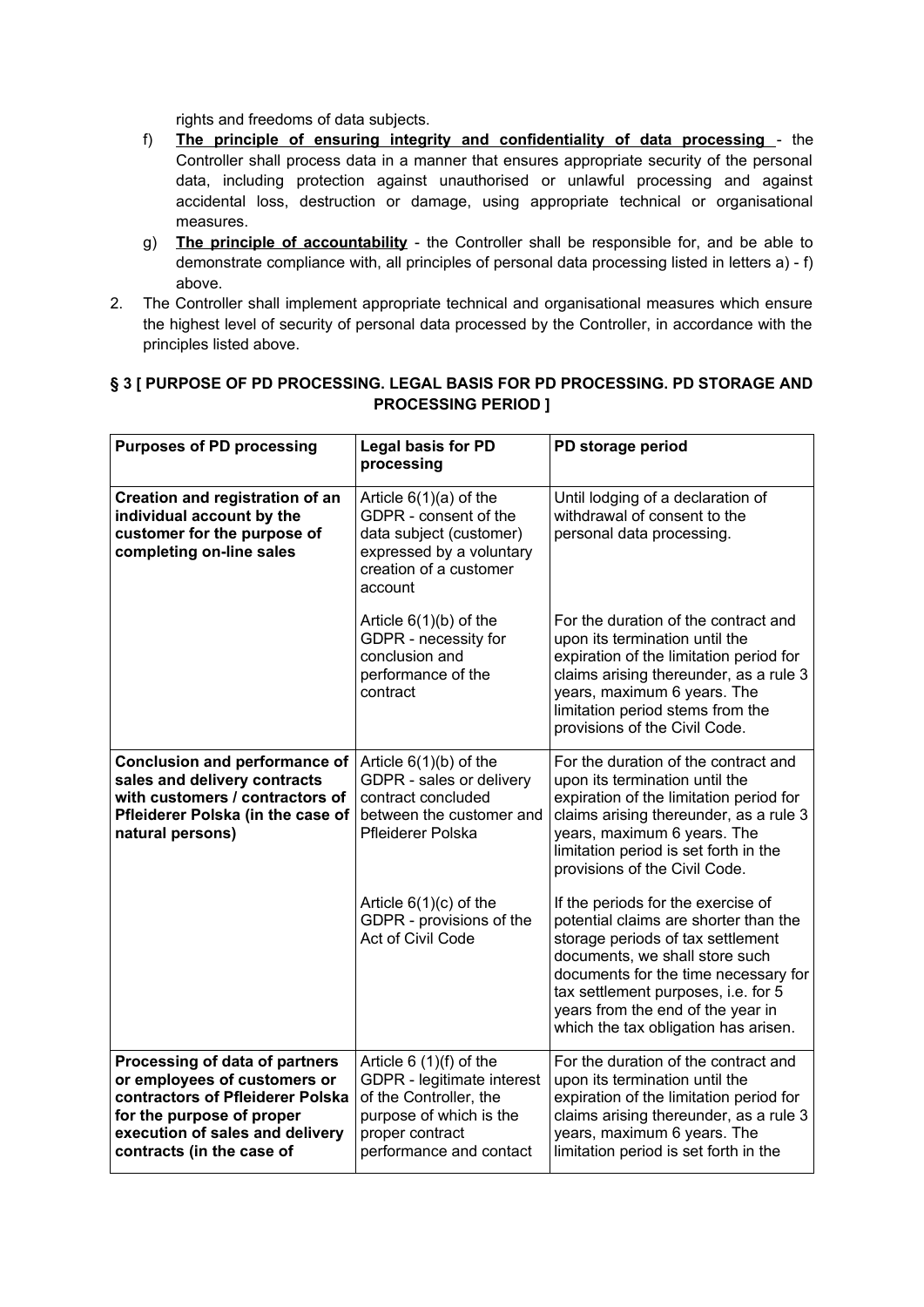| contractors who are legal<br>persons or enterprises)                                                                                                      | with the contractor                                                                                                                                                                                                                                                                 | provisions of the Civil Code.                                                                                                                                                                                                                                                               |
|-----------------------------------------------------------------------------------------------------------------------------------------------------------|-------------------------------------------------------------------------------------------------------------------------------------------------------------------------------------------------------------------------------------------------------------------------------------|---------------------------------------------------------------------------------------------------------------------------------------------------------------------------------------------------------------------------------------------------------------------------------------------|
| <b>Handling complaints reported</b><br>by the customers (under<br>warranty and guarantee)                                                                 | Article $6(1)(b)$ of the<br>GDPR - sales or delivery<br>contract concluded<br>between the customer and<br><b>Pfleiderer Polska</b><br>Article $6(1)(c)$ of the<br>GDPR - in connection with<br>applicable laws, including<br>the provisions of the Civil<br>Code                    | Records related to the handling of a<br>specific customer complaint shall be<br>stored for one more year after the<br>warranty expires or the complaint is<br>settled. The time limits for handling<br>claims under warranty or guarantee<br>are set forth in the Act of the Civil<br>Code. |
| <b>Carrying out marketing</b><br>activities towards prospects<br>and current customers (without<br>the use of means of electronic<br>communications)      | Article $6(1)(f)$ of the<br>GDPR - the legitimate<br>interest of the Controller is<br>expressed in its intention<br>to conduct advertising<br>campaigns for customers                                                                                                               | Until the customer lodges an<br>objection to the processing of their<br>data for marketing purposes                                                                                                                                                                                         |
| <b>Carrying out marketing</b><br>activities towards prospects<br>and current customers (with the<br>use of means of electronic<br>communications)         | Article $6(1)(a)$ of the<br>GDPR, i.e. the consent of<br>data subjects<br>The legal basis for the<br>processing is the consent<br>of the data subjects due to<br>the content of the<br><b>Telecommunications Law</b><br>and the Act on Providing<br>Services by Electronic<br>Means | Until withdrawal of consent, or<br>informing by any means of the<br>intention to discontinue contact and<br>receive information about activities<br>undertaken by the Personal Data<br>Controller by electronic mail (e-mail)<br>or telephone.                                              |
| <b>Exercise of claims by the</b><br><b>Controller or defence against</b><br>legal claims issued towards the<br><b>Controller</b>                          | Article 6(1)(f) of the GDPR<br>- based on the legitimate<br>interest of the data<br>Controller in order to<br>claims                                                                                                                                                                | For the duration of proceedings<br>concerning the exercised claims,<br>until their legally binding conclusion,<br>and in the case of enforcement<br>secure and defend against   proceedings, until final settlement of<br>the exercised claims.                                             |
| <b>Storage of documents</b><br>containing personal data<br>(agreements/contracts,<br>invoices) for settlement<br>purposes                                 | Article $6(1)(c)$ of the<br>GDPR - in accordance<br>with applicable tax laws                                                                                                                                                                                                        | We shall store such documents for<br>the time necessary for tax settlement<br>purposes, i.e. for 5 years from the<br>end of the year in which the tax<br>obligation has arisen.                                                                                                             |
| <b>Subscription for Pfleiderer</b><br>Polska newsletter (performance<br>of the contract for the provision<br>of a service by electronic<br>means)         | Article $6(1)(a)$ of the<br>GDPR - consent of the<br>data subject, voluntarily<br>declared by ticking a<br>relevant box on Pfleiderer<br>Polska's website                                                                                                                           | Personal data processed in<br>connection with the subscription for<br>Pfleiderer Polska newsletter until the<br>consent is withdrawn, in the same<br>way as it was granted.                                                                                                                 |
| Provision of personal data by<br>customers using the contact<br>form on Pfleiderer Polska's<br>store website for the purpose of<br>executing the contract | Article $6(1)(a)$ of the<br>GDPR - consent of the<br>data subject expressed by<br>a voluntary provision of<br>data in a contact form                                                                                                                                                | Until the consent is withdrawn, in the<br>same way as it was granted                                                                                                                                                                                                                        |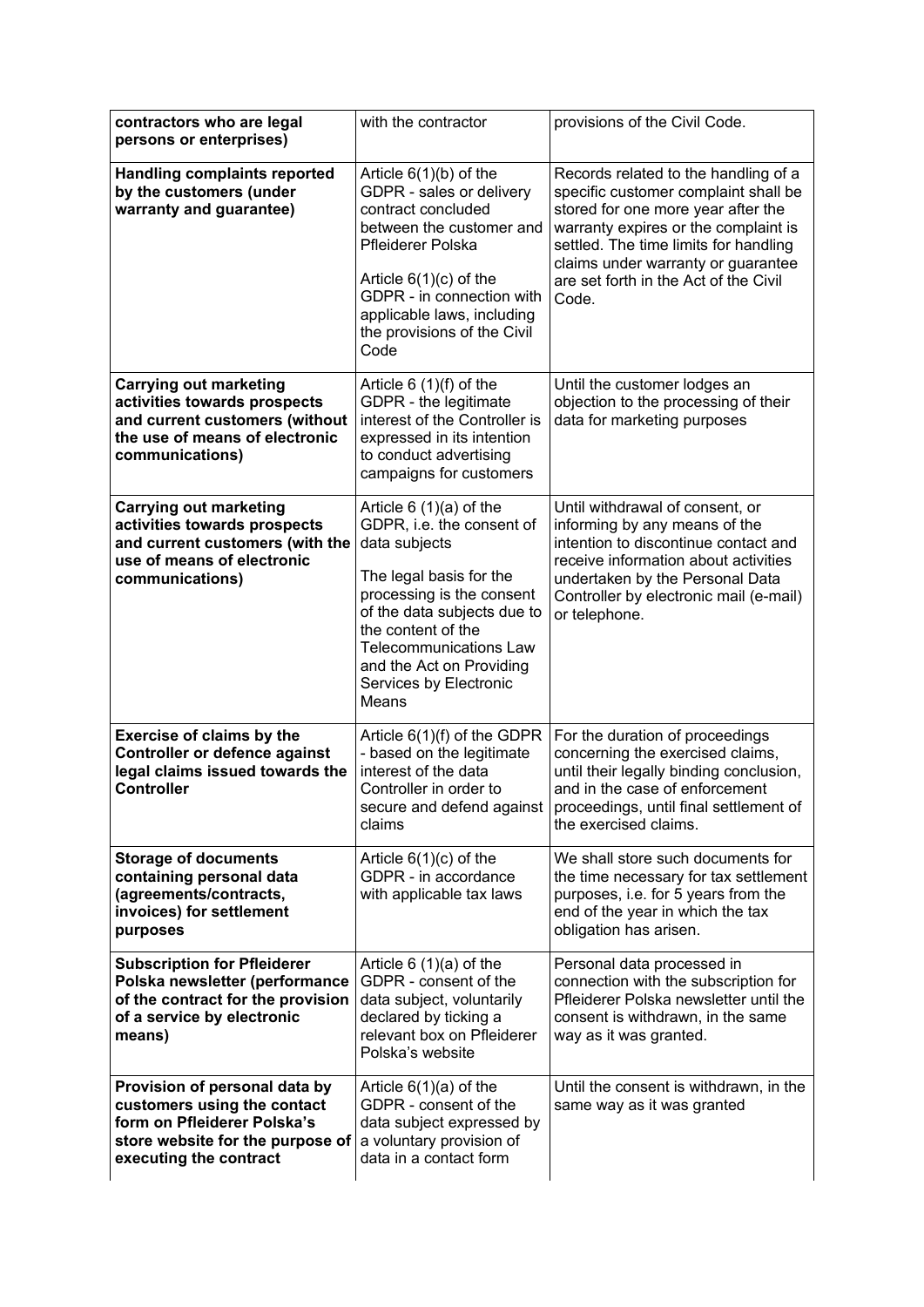| performed by electronic means                                                                                                                 | Article $6(1)(b)$ of the<br>GDPR - sales or delivery<br>contract concluded<br>between the customer and<br>Pfleiderer Polska                                                                                                                                  | For the duration of the contract and<br>upon its termination until the<br>expiration of the limitation period for<br>claims arising thereunder, as a rule 3<br>years, maximum 6 years. The<br>limitation period is set forth in the<br>provisions of the Civil Code.                                                                                                                                                                                                                                     |
|-----------------------------------------------------------------------------------------------------------------------------------------------|--------------------------------------------------------------------------------------------------------------------------------------------------------------------------------------------------------------------------------------------------------------|----------------------------------------------------------------------------------------------------------------------------------------------------------------------------------------------------------------------------------------------------------------------------------------------------------------------------------------------------------------------------------------------------------------------------------------------------------------------------------------------------------|
| <b>Establishment of cooperation</b><br>on the basis of civil law<br>contracts and activities and<br>settlements related to the<br>cooperation | Article $6(1)(c)$ of the<br>GDPR - pursuant to<br>applicable legal<br>regulations, including the<br>Civil Code and tax law<br>acts<br>Article $6(1)(b)$ of the<br>GDPR - applicable civil<br>law contract between<br>Pfleiderer Polska and the<br>contractor | For the duration of the contract and<br>upon its termination until the<br>expiration of the limitation period for<br>claims arising thereunder, as a rule 3<br>years, maximum 6 years.<br>If the periods for the exercise of<br>potential claims are shorter than the<br>storage periods of tax settlement<br>documents, we shall store such<br>documents for the time necessary for<br>tax settlement purposes, i.e. for 5<br>years from the end of the year in<br>which the tax obligation has arisen. |

## **§ 4 [ TYPE AND CATEGORIES OF PERSONAL DATA PROCESSED ]**

- 1. The Controller shall process the following personal data of the Users of Pfleiderer Polska On-line Store:
	- a) When creating their Customer Account in the Store, the Users shall provide the following personal data:
		- name and surname,
		- e-mail address,
		- address data, including town/city and postal code, street, building number and apartment number,
		- telephone number,
		- NIP number (in the case of enterprises and legal persons).

The password to access the Customer Account at the e-store website shall be set up by the user on their own. The User may change their password at any time.

- b) While placing an Order in the Store, the User shall provide the following personal data:
	- name and surname,
	- e-mail address,
	- address data, including town/city and postal code, street, building number and apartment number,
	- telephone number,
	- NIP number (in the case of enterprises and legal persons),
	- company (in the case of enterprises and legal persons).
- c) While subscribing to the Controller's Product Newsletter, the User shall provide the following personal data:
	- User's e-mail address,
- d) when providing data using the contact form, the User shall provide the following personal data:
	- name and surname,
	- e-mail address.
	- telephone number,
	- address data (optional).
- 2. In connection with the use of Pfleiderer Polska's we service and on-line store, the Controller may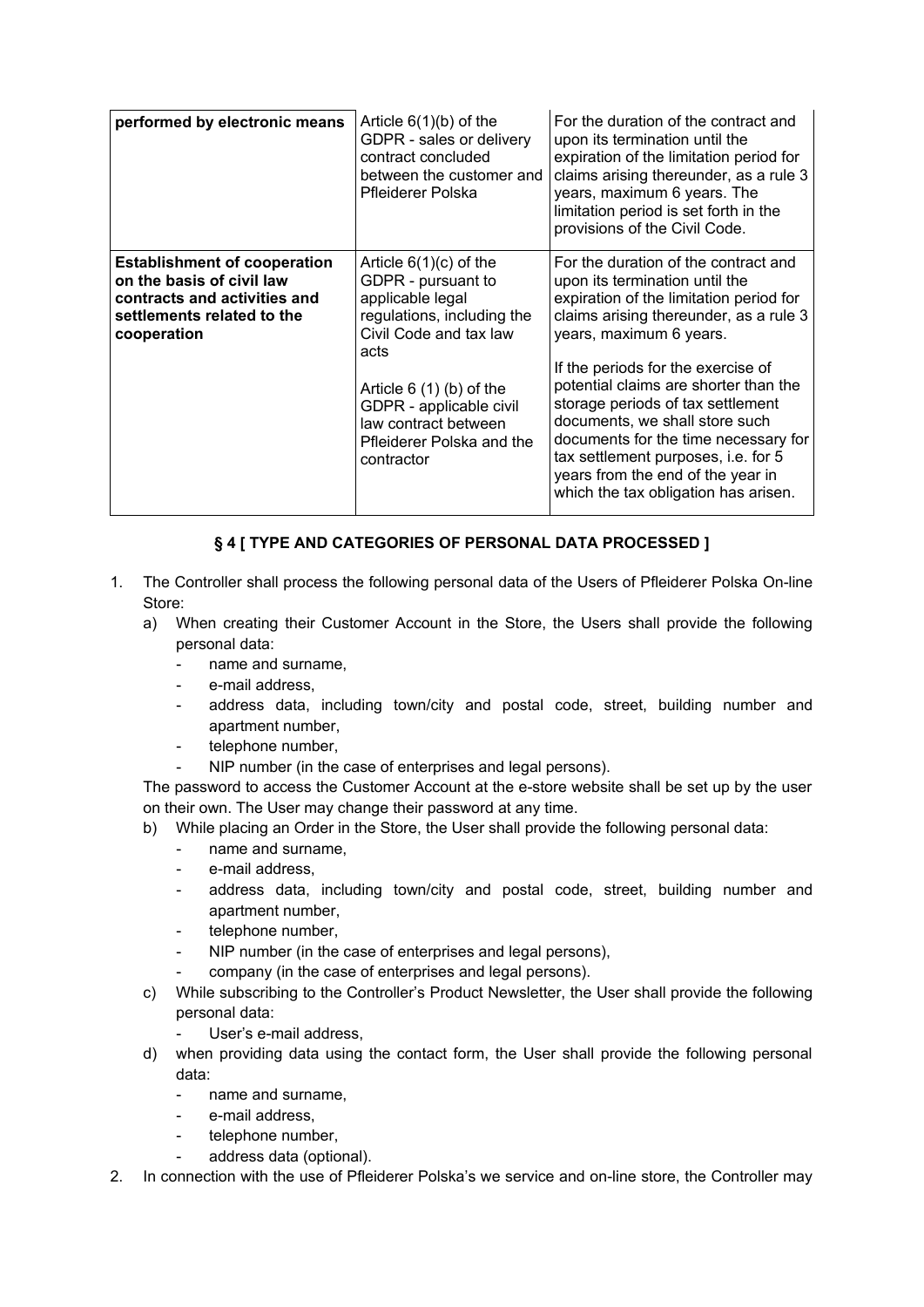process the following information, i.e. IP address of the User's computer or Internet provider, browser type, access time, navigation data, location data, browser type, operating system type, payment transaction record, website visit history, behavioural data of the website user.

## **§ 5 [ SOURCE OF PERSONAL DATA ]**

The personal data processed are obtained by the Controller:

- 1. directly from Customers,
- 2. from publicly available sources, such as:
	- a) Central Register and Information on Economic Activity (CEIDG),
	- b) Central Information of the National Court Register (KRS),
	- c) the Internet.

### **§ 6 [ PERSONAL DATA RECIPIENTS ]**

- 1. Your personal data recipients shall be:
	- a) state authorities or other entities authorised under the law,
	- b) entities supporting the Controller in its activity on its behalf, in particular: providers of external data communications systems supporting the activity and running an on-line store, carriers and postal operators, including Poczta Polska S.A., couriers making deliveries on behalf of the Controller, on-line sales platforms,
	- c) domain, hosting and e-mail providers,
	- d) banks when settlements are required,
	- e) in the case of conducting court proceedings, exercising claims law firms or debt collection companies.
- 2. The processing of personal data may only be entrusted to entities that provide sufficient guarantees to implement appropriate technical and organisational measures so that the processing meets the requirements of the GDPR and safeguards the rights of the data subjects.
- 3. The Controller shall apply implemented principles for the selection and verification of data processors at the commission of Pfleiderer Polska, designed to ensure that processors guarantee the implementation of appropriate organisational and technical measures to ensure security, the exercise of the rights of the individuals and other data protection obligations.

### **§ 7 [ EXERCISING RIGHTS OF DATA SUBJECTS ]**

- 1. Pfleiderer Polska exercises the rights of data subjects by introducing procedural guarantees to protect the rights and freedoms of data subjects. Pursuant to Articles 12 - 23 of the GDPR, you have the right to:
	- a) access your data and obtain a copy thereof;
	- b) rectify (correct) your personal data, if they are inaccurate,
	- c) restrict the processing of personal data,
	- d) erase personal data,
	- e) lodge a complaint with the President of the Personal Data Protection Office (address: ul. Stawki 2, 00193 Warsaw), if you find that the processing of your personal data constitutes a breach the provisions of the GDPR,
	- f) withdraw consent to the processing of personal data, if data processing was based on your consent,
	- g) object to the processing of your personal data should the cases specified in Articles 21-22 of the GDPR occur.
- 2. **[Right of Access to PD]** Pursuant to Article 15 of GDPR, the User has the right to obtain confirmation from the Controller whether it processes personal data and, if this is the case, the User has the right to:
	- a) access their personal data,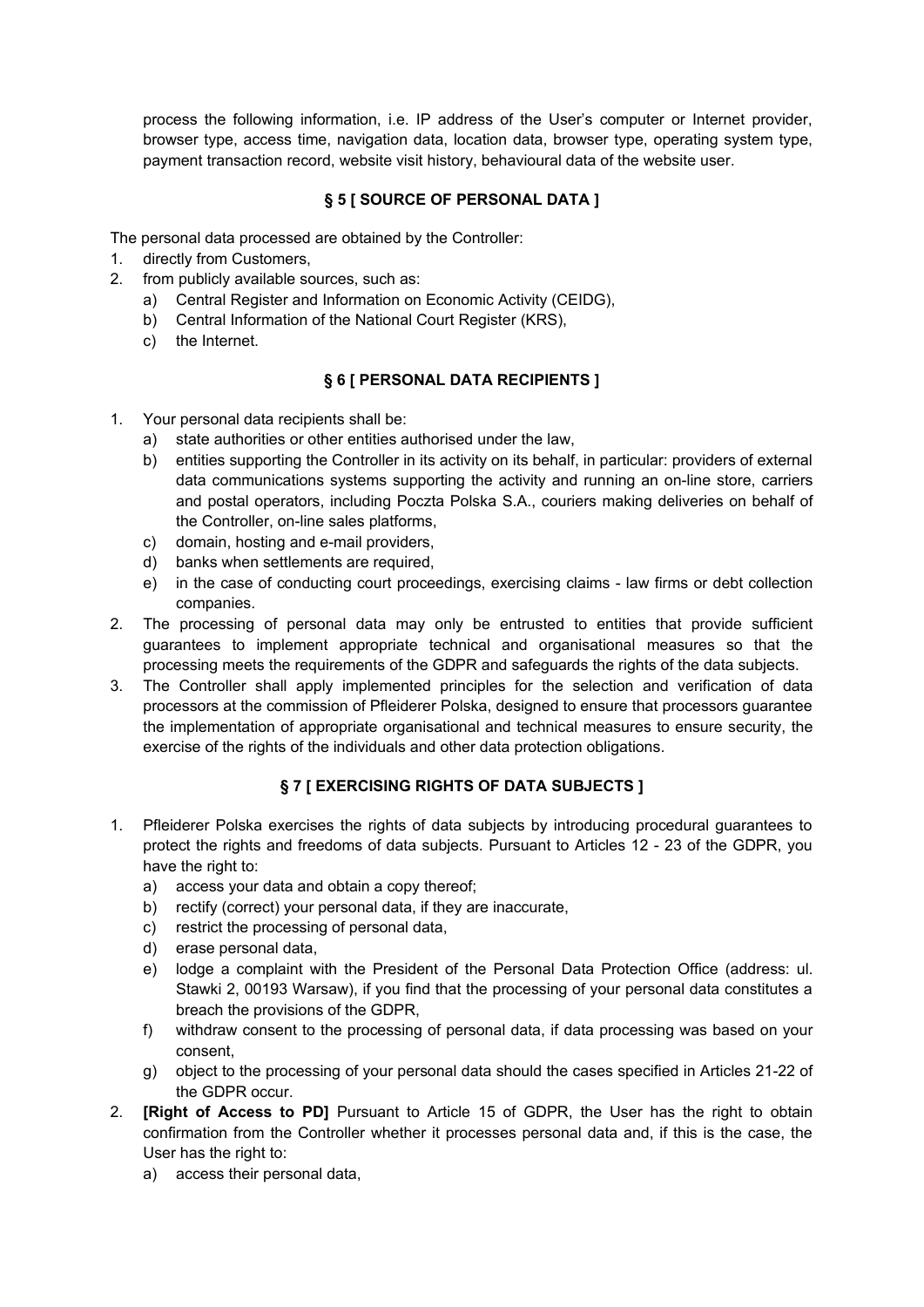- b) obtain information about the purposes of processing, categories of personal data processed, about recipients or categories of recipients of such data, the envisaged period for which the User's personal data shall be stored or about the criteria used to determine that period (where it is not possible to determine the envisaged period of data processing), about the rights of the User under GDPR, and about the right to lodge a complaint with the supervisory authority, about the source of such data, about the existence of automated decision-making, including profiling, and about the safeguards applied in connection with the transfer of such data outside the European Union;
- c) obtain a copy of their personal data.
- 3. **[Right to obtain a copy of PD]** At the User's request, the Controller shall provide the data subject with a copy of the data concerning them and note the fact that the first copy of the data has been issued. The Controller shall introduce and maintain a price list of data copies according to which it shall charge fees for subsequent data copies. The price of data copies shall be calculated on the basis of the estimated unit cost of handling the request for issuing the data copies.
- 4. **[Right to rectify inaccurate DO]** At the request of the data subject, the Controller shall rectify inaccurate data. The Controller has the right to refuse to rectify the data, unless the data subject reasonably proves the inaccuracy of the data which the data subject requests to be rectified.
- 5. **[Right to erase PD]** At the request of the data subject, the Controller shall erase the PD in the following cases:
	- a) the data are no longer necessary in relation to the purposes for which they were collected or processed for other purposes,
	- b) the data subject has withdrawn their consent to the processing thereof, and the Controller has no other legal basis for the processing of such data,
	- c) the data subject has raised an effective objection to the processing of data in question,
	- d) personal data have been processed unlawfully,
	- e) the necessity to erase the data results from a legal obligation,
	- f) the request concerns the data of a child collected based on consent in order to offer information society services directly to a child.
- 6. The Controller shall execute the requests to erase the data in such a way as to ensure the effective exercise of this right while respecting all the principles of data protection, including security, as well as shall have in a place a proven method of verification that the exceptions referred to in Article 17(3) of the GDPR do not apply.
- 7. Where the data to be erased has been made public by the Controller, the Controller shall take reasonable steps, including technical measures, to inform other controllers and processors of such personal data about the need to erase the data and access to data.
- 8. The Controller shall refuse to exercise the right to erase personal data to the extent that processing is necessary:
	- a) for exercising the right of freedom of expression and information;
	- b) for compliance with a legal obligation which requires processing by Union or Member State law to which the Controller is subject or for the performance of a task carried out in the public interest or in the exercise of official authority vested in the Controller;
	- c) for the establishment, exercise or defence of legal claims.
- 9. **[Right to restrict the PD processing]** At the request of the data subject, the Controller shall restrict data processing in the following cases:
	- a) the accuracy of the personal data is contested by the data subject, for a period enabling the Controller to verify the accuracy of the personal data;
	- b) the processing is unlawful and the data subject opposes the erasure of the personal data and requests the restriction of their use instead;
	- c) the Controller no longer needs the personal data for the purposes of the processing, but they are required by the data subject for the establishment, exercise or defence of legal claims;
	- d) the data subject has objected to processing, on grounds relating to their particular situation,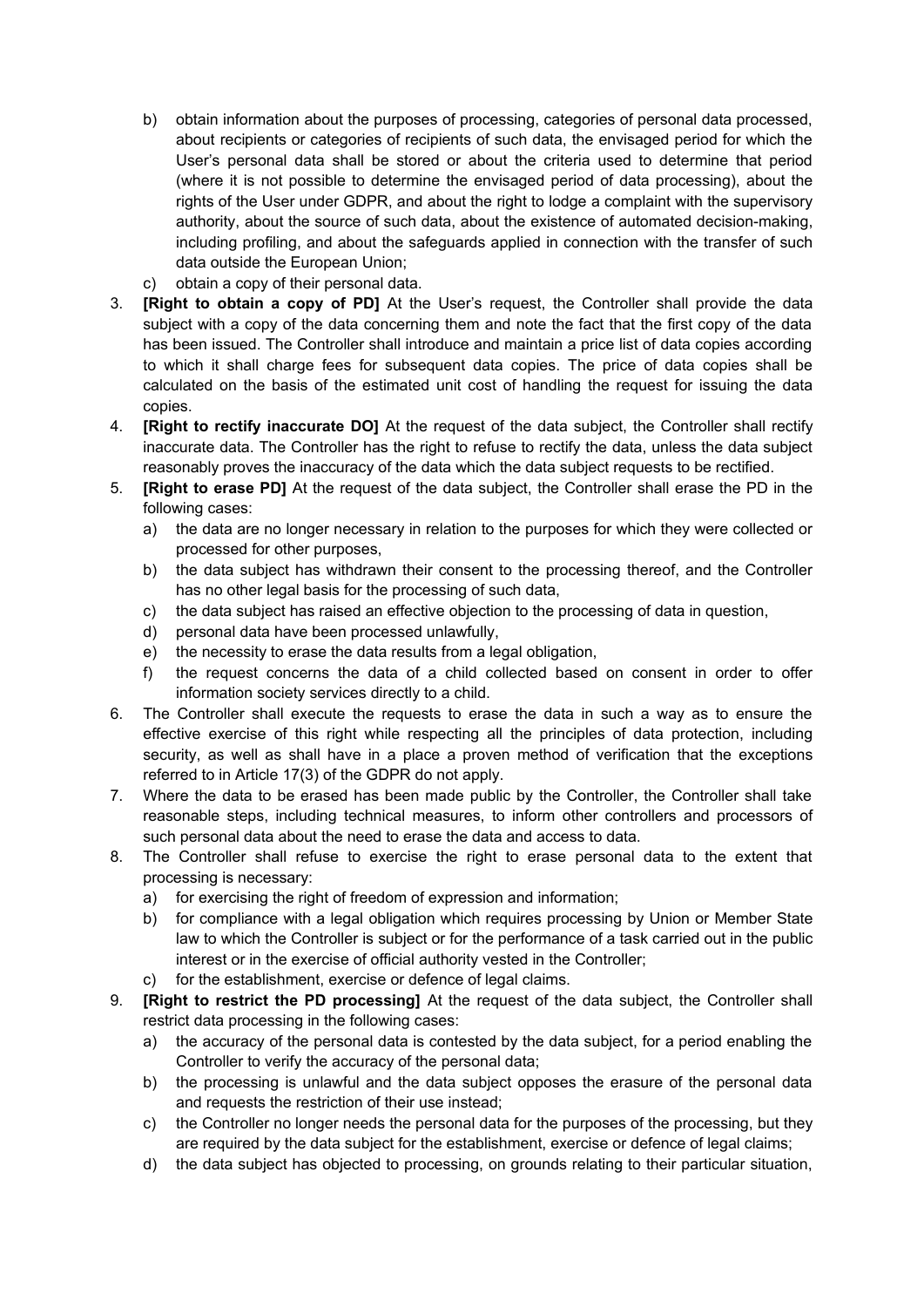pending the verification whether there are legitimate grounds for objection on the part of the Controller.

- 10. During the restriction of processing, the Controller shall store the data, but shall not process them (shall not use, shall not transfer) without the consent of the data subject, unless for the establishment, exercise or defence of legal claims or for the protection of the rights of another natural or legal person or for reasons of important public interest.
- 11. The Controller shall communicate any rectification or erasure of personal data or restriction of processing carried out in accordance with Article 16, Article 17(1) and Article 18 of the GDPR to each recipient to whom the personal data have been disclosed, unless this proves impossible or involves disproportionate effort. The Controller shall inform the data subject about those recipients if the data subject requests it.
- 12. **[Right to PD portability]** At the request of a data subject, the Controller shall provide, in a structured, commonly used machine-readable format or transfer to another entity, if possible, data concerning the data subject who provided the Controller with data processed on the basis of the consent of that data subject or for the purpose of concluding or executing a contract concluded with the Controller in the Controller's IT systems.
- 13. **[Right to object to data processing]** The User shall have the right to object at any time for reasons related to their particular situation - to the processing of their personal data, including profiling, if the Controller processes their data on the basis of a legitimate interest, e.g. marketing of products and services, e-mailing of commercial information, including a newsletter, keeping statistics on the use of individual functionalities of the on-line store.
- 14. Opting out by e-mail of receiving marketing communications about products or services shall be deemed as the User's objection to the processing of their personal data, including profiling for such purposes.
- 15. Should the User's objection prove to be justified and the Controller has no other legal basis for processing the personal data, personal data objected by the User shall be erased and shall not be processed for this purpose.
- 16. Should the User exercise the rights listed in this paragraph, Pfleiderer Polska shall meet the request or refuse to fulfil it immediately, but not later than within one month after its receipt. However, if - due to the complicated nature of the request or the number of requests - Pfleiderer Polska is unable to meet the requests within one month, it shall meet them within the next two months, informing the User beforehand within one month from the receipt of the request - about the intended extension of the deadline and the reasons thereof.
- 17. **[Right to Complaint to the supervisory authority]** The User shall have the right to lodge a complaint with the President of the Personal Data Protection Office (address: ul. Stawki 2, 00-193 Warsaw), if in their opinion the Controller violates their personal data protection rights or other rights granted under GDPR.

#### **§ 8 [ THE RIGHT TO WITHDRAW THE CONSENT TO THE PROCESSING OF PERSONAL DATA IN CONNECTION WITH DIRECT MARKETING AND PROFILING ]**

- 1. In relation to your personal data processed on the basis of consent, you shall have the right to withdraw consent at any time without affecting the lawfulness of the processing carried out on the basis of your consent before its withdrawal (including, in particular, for the purposes of direct marketing, sending newsletters, presentation of commercial information and profiling).
- 2. You shall have the right to withdraw your consent at any time, but withdrawal of consent shall take effect as of the moment of withdrawal.
- 3. Withdrawal of consent shall be made by submitting a consent withdrawal declaration, sent to the Controller's address in the form of a letter or an e-mail, as specified in § 1 of this Privacy Policy of Pfleiderer Polska. Consent may also be withdrawn by unchecking the relevant checkboxes on Pfleiderer's website.
- 4. Withdrawal of consent shall not affect the legal processing performed by the Controller prior to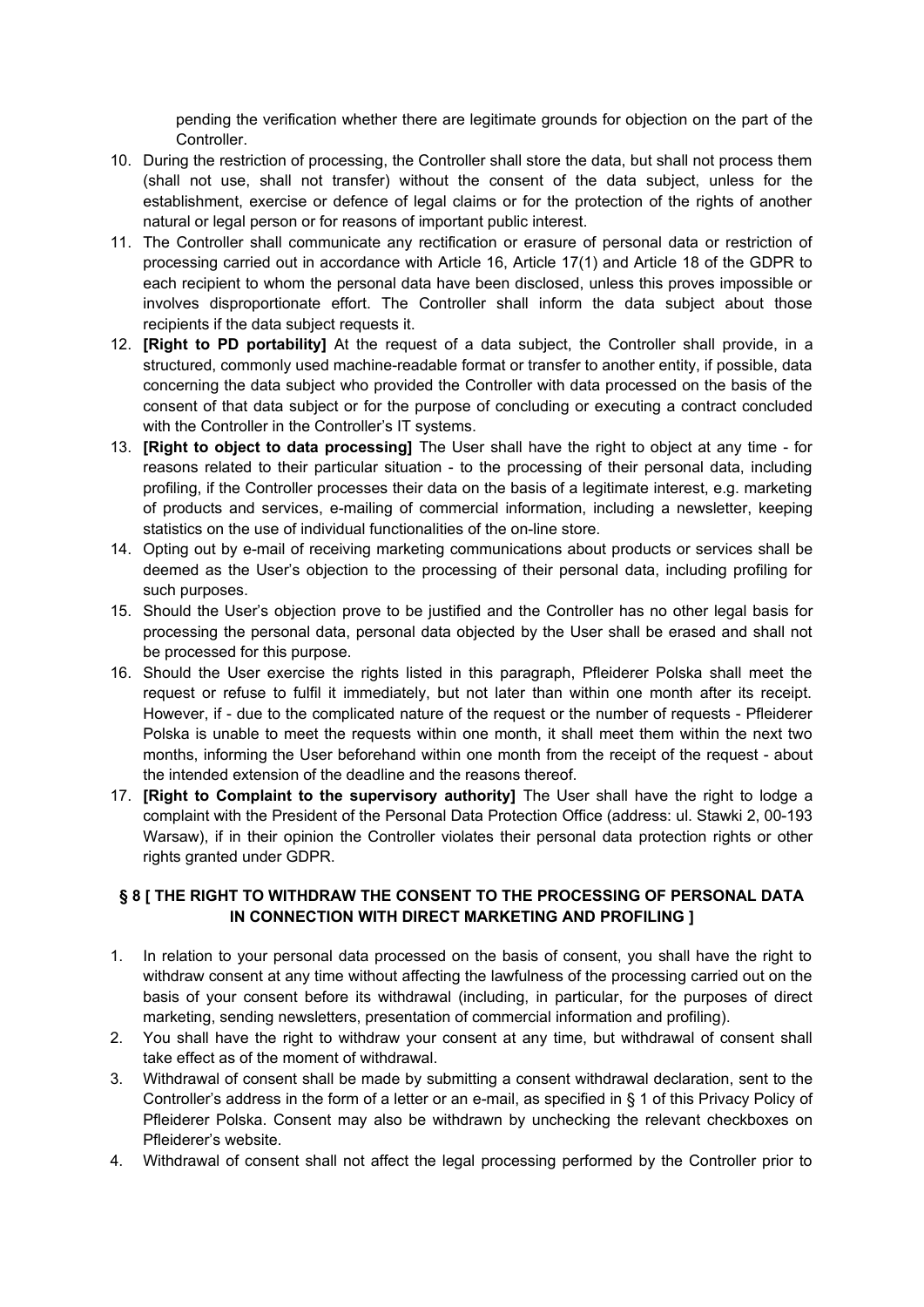the submission of the consent withdrawal declaration.

5. Submission of the consent withdrawal declaration shall not entail any negative legal consequences for the Users, however, it may prevent further use of some of the services or functionalities which, according to the law, the Controller may provide only upon consent.

## **§ 9 [ INFORMATION ON THE OBLIGATION TO PROVIDE DATA ]**

- 1. Provision of data is necessary for the conclusion of contracts and their settlement and for the fulfilment of legal requirements by the Controller and applies to the following situations:
	- a) conclusion and execution of contracts with customers/contractors,
	- b) handling complaints reported by the customers (under warranty and guarantee) and plaints,
	- c) exercise of claims by the Controller or defence against legal claims issued towards the Controller,
	- d) storage of documents containing personal data (agreements/contracts, invoices) for settlement purposes,
- 2. In the remaining scope (in particular in order to process the data for marketing purposes) providing the data is voluntary; however, the Controller notes that failure to provide the data specified in the data forms in the process of registration and creating a Customer Account impedes the registration and creation of a Customer Account, and when an order is placed without the registration of a Customer Account, it impedes both placing and processing of the User's order.

## **§ 10 [ PROFILING ]**

- 1. Pfleiderer Polska may carry out profiling within the meaning of Article 4(4) of the GDPR, i.e. apply a form of automated processing of your personal data which involves using that data to evaluate certain personal characteristics of a natural person who is interested in Pfleiderer Polska's products. In other words, Pfleiderer Polska may make automated decisions based on the personal data we possess about you. By doing so we save the information about your purchases so that next time we can offer you further products tailored to your preferences, expectations and needs as a customer of Pfleiderer Polska.
- 2. In connection with profiling, the Data Controller has implemented suitable measures to safeguard the data subject's rights and freedoms and legitimate interests, at least the right to obtain human intervention on the part of the controller, to express their point of view and to contest the decision.
- 3. Decisions consisting in presenting you with a specific Controller's commercial offer shall be made based on an assessment of certain information about Customers of Pfleiderer Polska, including the record of your payment transactions, history of website visits, location data, behavioural data of the Store user.
- 4. Profiling shall take place for marketing purposes of the Controller (legitimate interest of the Controller).
- 5. You shall have the right to object at any time to the processing of your personal data in relation to profiling for marketing purposes. The objection should be submitted to the Data Controller in writing to the correspondence address indicated in § 1 or by e-mail at rodo@pfleiderer.com

### **§ 11 [TRANSFER OF PERSONAL DATA OUTSIDE THE EEA ]**

- 1. Your personal data may be transferred outside the European Economic Area (EEA) to countries such as Belarus, Russia, Ukraine in connection with the sale or delivery of goods by the Controller. As these countries have not been recognised by the European Commission as providing an adequate level of personal data protection, transferring data to these countries entails greater risks.
- 2. The transfer of personal data outside the EEA shall take place on the basis of Article 49 (1)(b) of the GDPR, which allows the transfer of personal data in such a situation, provided that it is